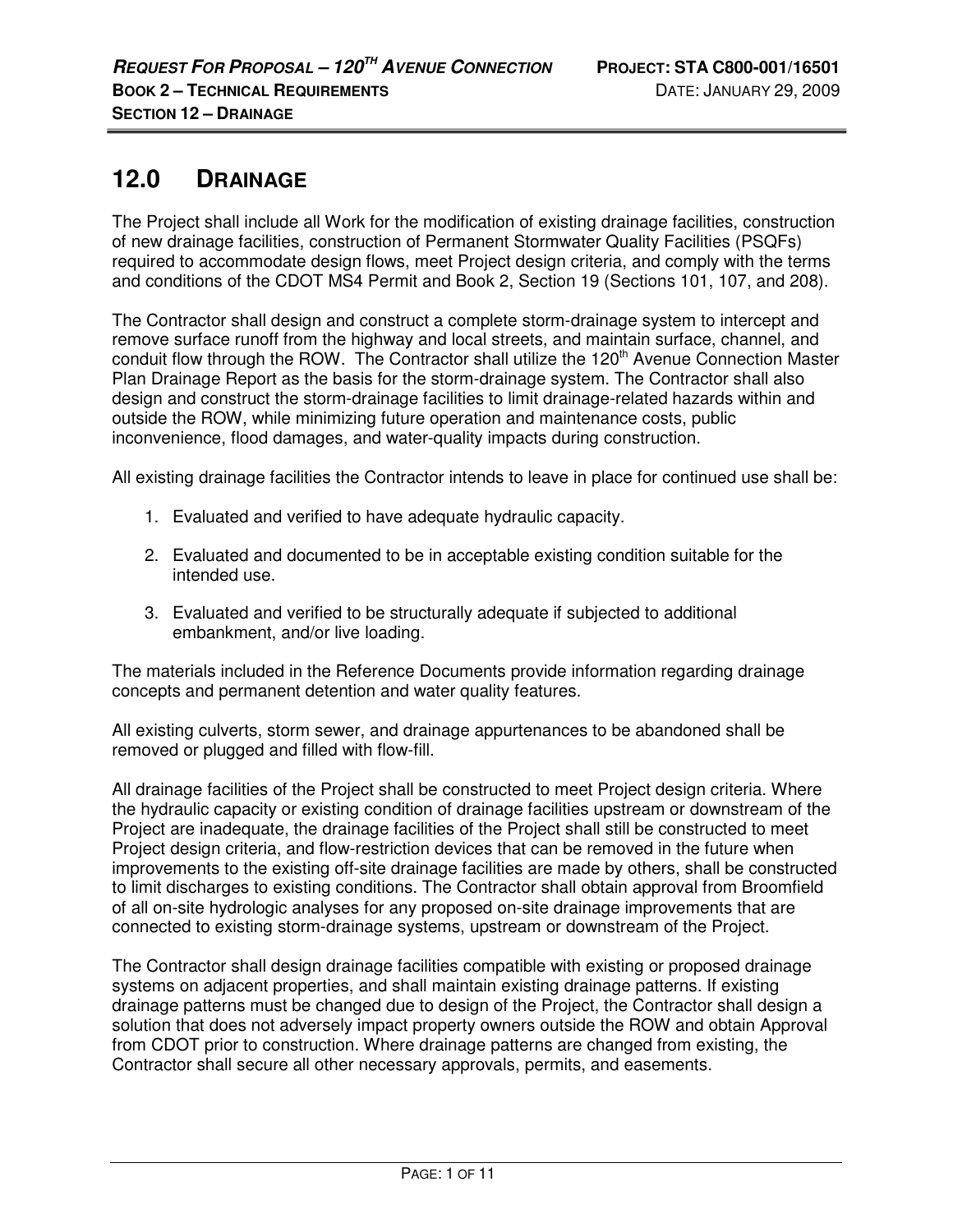# **12.1 Administrative Requirements**

#### **12.1.1 Coordination with Other Agencies and Disciplines**

The Contractor shall coordinate all water-resource issues with affected regulatory agencies where appropriate. The Contractor shall include CDOT in all contacts with water-resource regulatory agencies.

# **12.1.2 Permits**

The Contractor shall be cognizant of and adhere to the requirements of the various permits that will be necessary for construction and operation of this Project. Unless otherwise indicated, the Contractor shall be required to obtain all permits. Also, the listing herein is not all-inclusive and it shall be the responsibility of the Contractor to determine all of the permits required in order to perform the Work.

#### **12.1.2.1 CDPS - Stormwater Construction Permit**

The Contractor shall obtain a CDPS Stormwater Construction Permit from CDPHE for construction of the Project. The Contractor shall adhere to all requirements of the CDPS Stormwater Construction Permit and the Construction Section of CDOT's and City and County of Broomfield's MS4 permits.

Per the permit requirements, the Contractor shall prepare a Stormwater Management Plan (SWMP) detailing BMPs to control erosion and sedimentation, and the discharge of any pollutants that may enter stormwater and be transported to receiving waters during construction of the Project. The Contractor shall install PSQFs for the Project in accordance with the CDOT Erosion Control and Stormwater Quality Guide and UDFCD Criteria.

Where permanent seeding operations are not feasible due to seasonal constraints (e.g., summer and winter months), the Contractor shall have mulch and mulch tackifier applied to disturbed areas to prevent erosion.

The Contractor shall use erosion control blankets on slopes steeper than 3H:1V, newly seeded slopes to control erosion and to promote the establishment of vegetation. Slopes shall be roughened at all times and concrete washout contained.

Non-structural BMPs may include litter and debris control, street sweeping, and landscaping and vegetative practices.

The Contractor shall construct settling ponds for effluent from dewatering operations, if needed.

The Contractor shall be responsible for temporary drainage of the Project area during construction of the Project. The Contractor shall keep all existing storm drainage systems used for temporary drainage of the Project in operating condition during construction. Prior to the start of construction, the Contractor shall locate and clean all existing storm drainage systems. Throughout the duration of the permit, the Contractor shall continually protect inlets from sediment and pollutants and, if needed, shall remove any material deposited in the systems as a result of the Contractor's activities. All inlets shall be identified on the SWMP site map.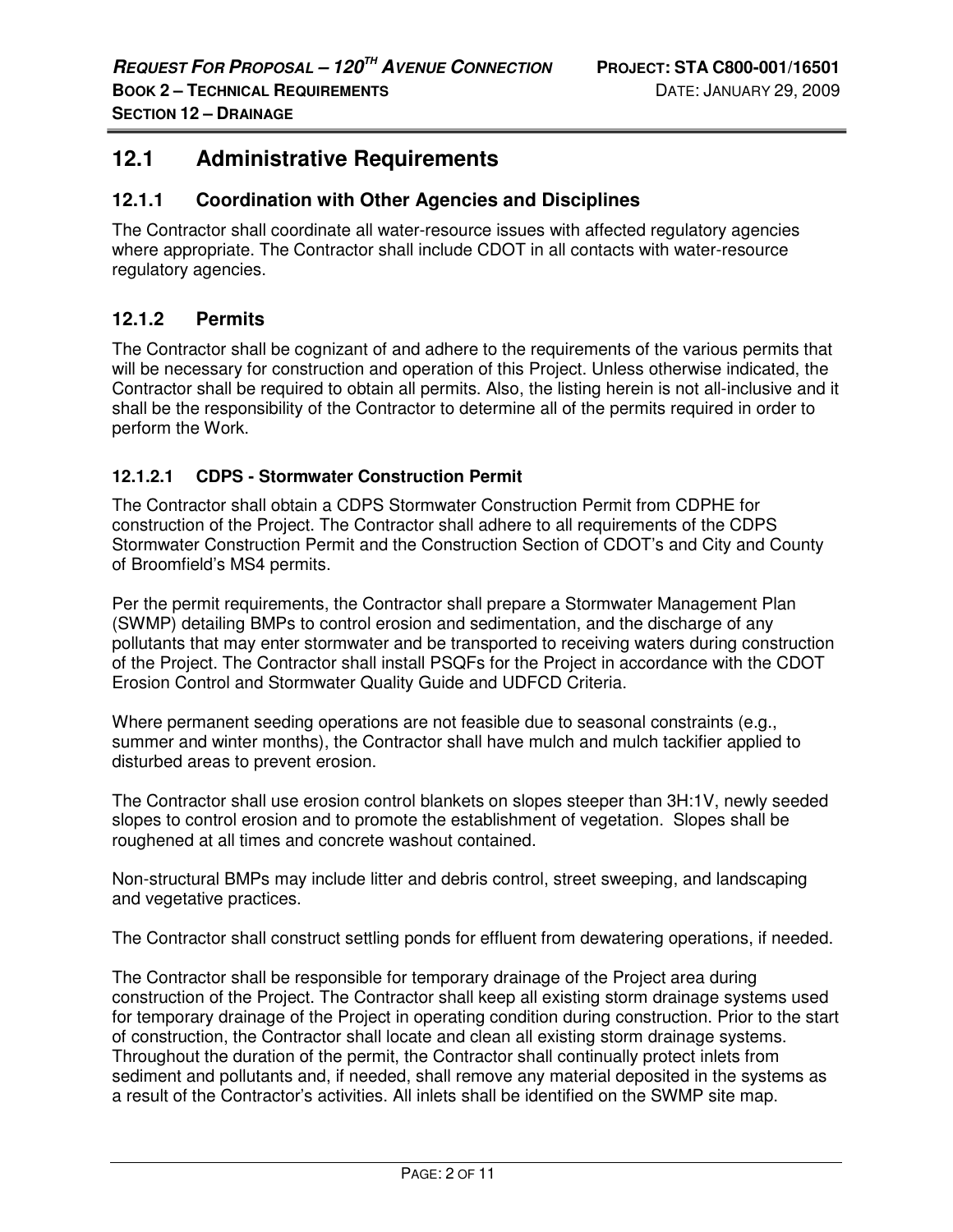#### **12.1.2.2 Municipal Separate Storm Sewer System (MS4) Permit**

CDOT has obtained an MS4 Permit for the storm sewer systems that it owns and maintains (included in Book 3). The Contractor shall be responsible for complying with the terms and conditions of the CDOT MS4 Permit that pertain to the Project.

The Preliminary Plans included in the Reference Documents and the 120<sup>th</sup> Avenue Connection Master Plan Drainage Report provide information regarding drainage concepts and permanent detention and water quality features which determined, at a conceptual level, the feasibility of implementing PSQFs for the Project.

The findings included in these documents can be used as a starting point to develop and design a more detailed permanent stormwater quality improvement plan. The conceptual recommendations included in the report describe the type and location of PSQFs that could be implemented. Based on the conceptual assessment, it is practical to intercept and provide 100 year detention and stormwater quality treatment for the upper portion of the City Park Basin prior to crossing under US 36. For the Airport Creek Basin, it is practical to intercept and provide 10-year detention and stormwater quality treatment.

In addition, the design of all ponds shall provide a storage volume for 100 percent of Water Quality Capture Volume (WQCV) and an outlet structure shall be designed to release the WQCV over the required drain time. Both the WQCV and the outlet structure shall be designed in accordance with Urban Drainage & Flood Control District (UDFCD) criteria.

Ponds for the Project shall include extended detention basins with a pre-sedimentation forebay, concrete low-flow channel, and a micropool. Underground facilities which require confinedspace entry for routine maintenance shall not be used. Alternate PSQFs as defined in CDOT's Erosion Control and Stormwater Quality Guide (Chapter 6) may be used with approval from CDOT. Ponds shall not be installed in a floodplain.

The Contractor shall immediately notify CDOT and Broomfield of any suspected illicit or improper connections or discharges into any storm-sewer system which have been discovered during design or construction of the Project. CDOT and Broomfield will be responsible for investigation of the suspected illicit connection and implementing corrective action. The Contractor shall not maintain, reconnect, or otherwise allow discharge of improperly disposed materials into the storm-sewer system within the limits of the flows leaving the Project.

#### **12.1.2.3 Construction Dewatering Permit**

See Section 5

# **12.1.2.4 USACE Section 404 Permit**

See Section 5

# **12.2 Design Requirements**

# **12.2.1 Drainage Design Software**

The following software (most recent versions) shall be used in performing drainage design calculations.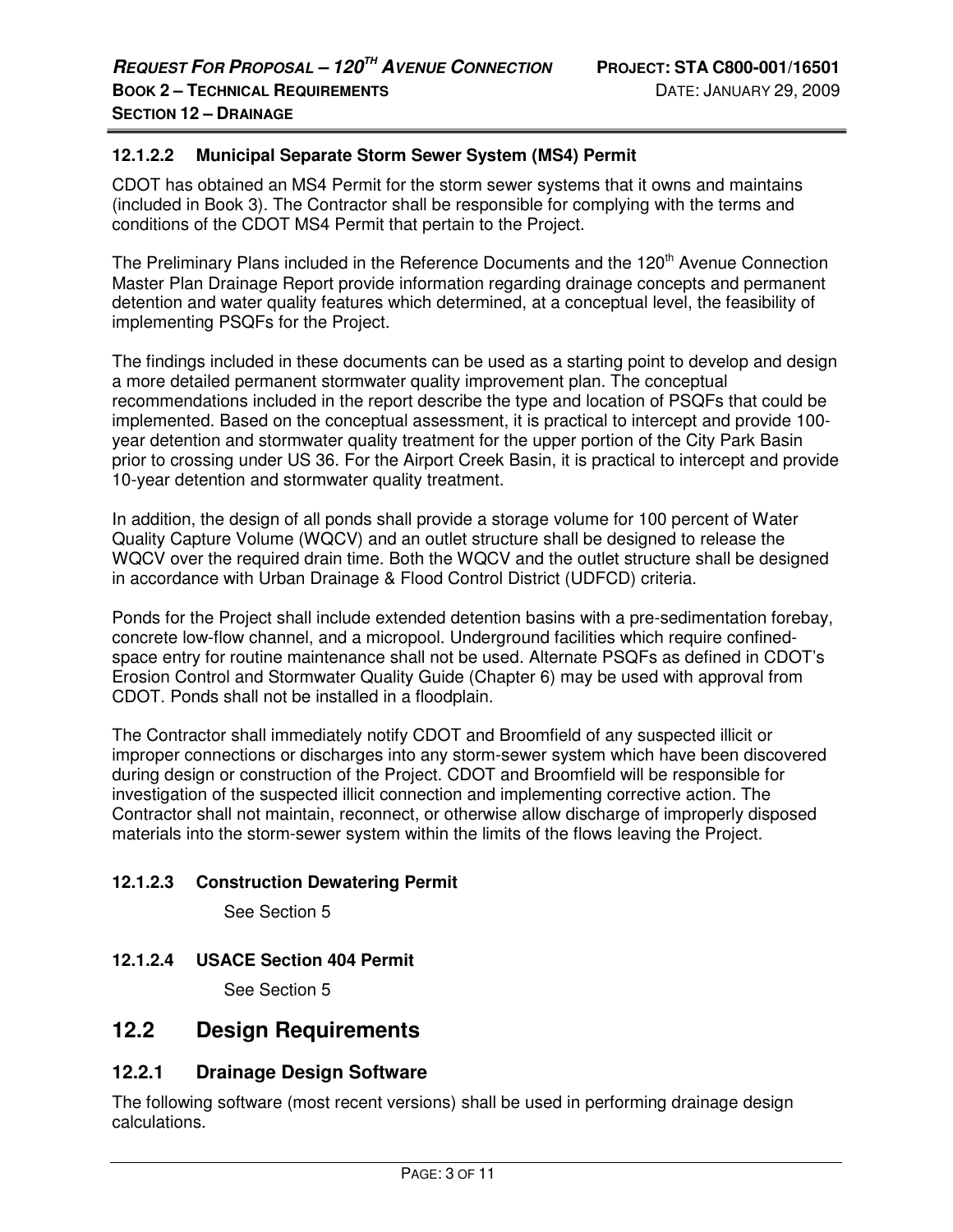- 1. CUHP/SWMM
- 2. USACE, HEC-RAS
- 3. Haestad Methods, StormCAD
- 4. Haestad Methods, Flow Master
- 5. Haestad Methods, Culvert Master
- 6. FHWA, HY-8

# **12.2.2 Data Collection**

The Contractor shall identify all water-resource issues, utilizing available data, including requirements imposed by Local, State, and Federal government regulations, and official documents concerning the Project, such as the Environmental Assessment. Water-resource issues include, but are not limited to, areas with historically inadequate drainage (as evidenced by recorded flooding or citizen complaints), environmentally-sensitive areas, drainagemaintenance problems, and areas known to contain hazardous waste.

The Contractor shall obtain existing storm-drainage improvement plans, drainage planning studies, and drainage reports for the Project area from Broomfield, Urban Drainage & Flood Control District, and CDOT.

The Contractor shall obtain existing and projected future land uses from Broomfield and shall design facilities to be compatible with drainage systems, existing or proposed, on adjacent properties.

The Contractor shall perform detailed mapping and surveys as required to verify locations of existing drainage features necessary for the proposed drainage design. The Contractor shall verify or identify boundaries, flow patterns, and land uses of drainage basins based on field observations.

The Contractor shall resolve all conflicts between Utilities and proposed drainage improvements in accordance with Section 7.

# **12.2.3 Surface Hydrology**

The Contractor shall perform hydrologic analyses for all on-site drainage basins, and for all offsite drainage areas immediately adjacent to the Project that contribute runoff directly to the onsite drainage basins, based on projected future land uses.

The on-site hydrologic analyses shall identify the impacts to the existing storm-drainage systems caused by the connections and proposed combined peak design discharges for the overall systems.

# **12.2.3.1 Design Frequencies**

The design frequency for the drainage facilities on 120th Avenue for the Project shall comply with CDOT requirements for the various hydraulic structures. The design frequency for drainage facilities for all other roadways in the Project area shall comply with Broomfield criteria or as stated in the120<sup>th</sup> Avenue Connection Master Plan Drainage Report. Drainage systems for the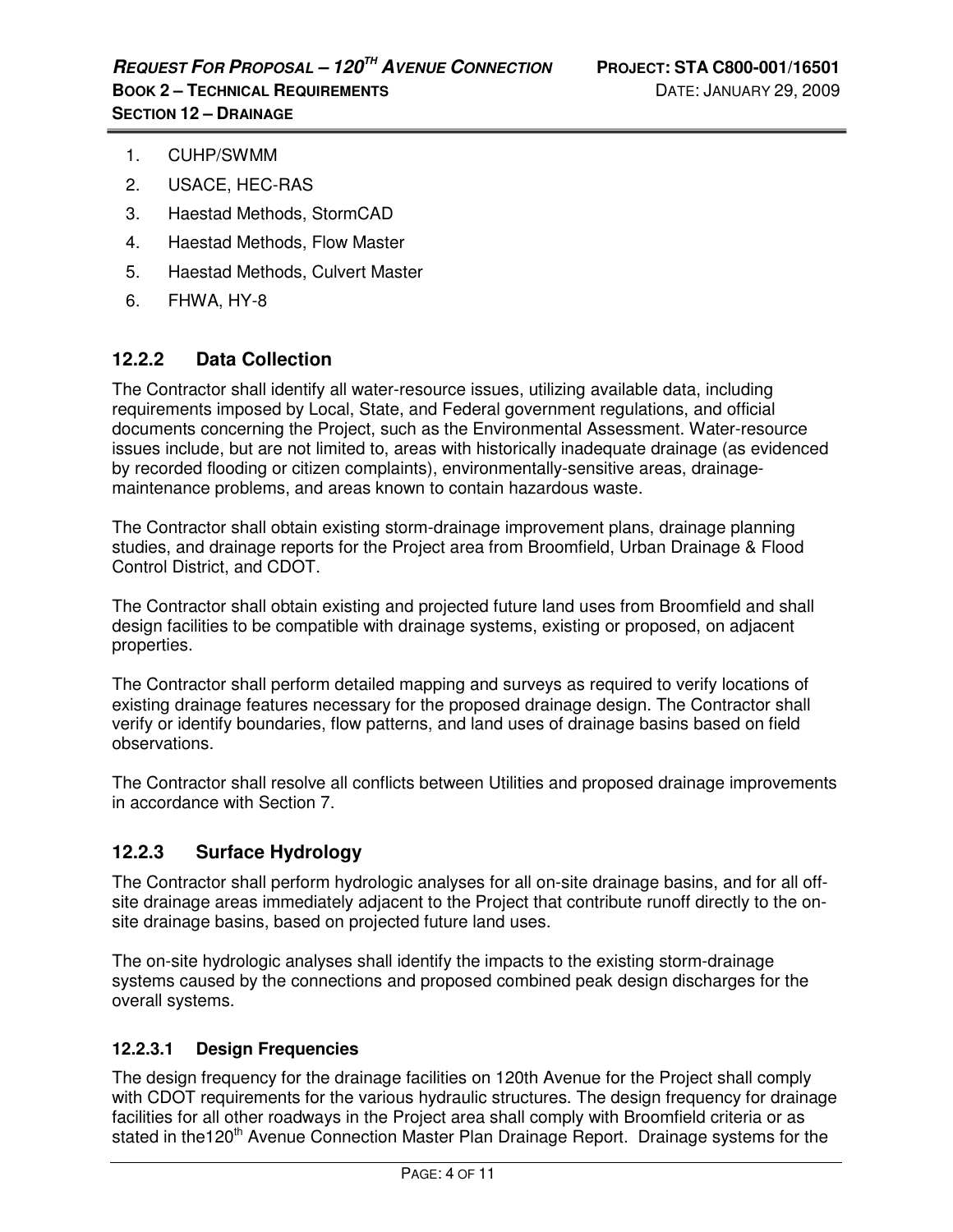basins which outfall to the Airport Creek pond must accommodate 100-year future developed flows with no on-site detention in the remaining private property parcels.

The storm sewer outfall from the Airport Creek pond to 116<sup>th</sup> Avenue and the outfall ditch to the BNSF Railroad ROW must accommodate 100-year interim conditions flows.

#### **12.2.3.2 Precipitation**

For rainfall duration of less than one hour, rainfall intensity shall be obtained from Rainfall Intensity Curves included in the Broomfield criteria.

#### **12.2.3.3 Hydrologic Methods**

The Contractor shall perform the necessary hydrologic analyses using the following methods:

Areas greater than 160 acres shall be evaluated using the CUHP/SWMM procedure.

Areas less than 160 acres shall be analyzed for peak flow only. Areas less than 90 acres may be evaluated using the Rational Method.

The hydrologic analyses shall be based on fully-developed conditions for the drainage basins.

# **12.2.4 Hydraulic Structures**

#### **12.2.4.1 Roadways**

Roadway component geometric configurations shall be designed to provide adequate drainage and minimize hydroplaning and icing problems. Cross slopes shall be in accordance with the requirements of Book 2, Section 13

#### **Roadway Profile**

Longitudinal grades shall be in accordance with the requirements of the Roadway Section. Where minimum profile grades cannot be obtained in sag vertical curves, additional inlets shall be constructed in the curb and gutter, or adjacent to the solid barrier guardrail, as required in the CDOT drainage design manual.

#### **Allowable Flow Spreads and Depths**

For a normal crown section, the allowable flow spreads for 120th Avenue shall be to the shoulder line (edge of the 4-foot bike lane) for the 5-year return frequency peak discharge, and 4 feet beyond the shoulder line for the 50-year return frequency peak discharge. For a superelevated section, the allowable flow spreads for 120th Avenue shall be 5 feet beyond the curb flowline for the 5-year return frequency peak discharge, and 9 feet beyond the curb flowline for the 50-year return frequency peak discharge. The allowable flow spreads and depths for the other streets of the Project shall comply with Broomfield criteria.

#### **Edge Treatment**

In areas where the roadway pavement discharges runoff to a slope steeper than 4:1, asphalt curb, Type 3 guardrail with asphalt curb, or Type 7 guardrail shall be used to collect flow from the roadway and convey it to inlets or rundowns to prevent erosion of the embankment.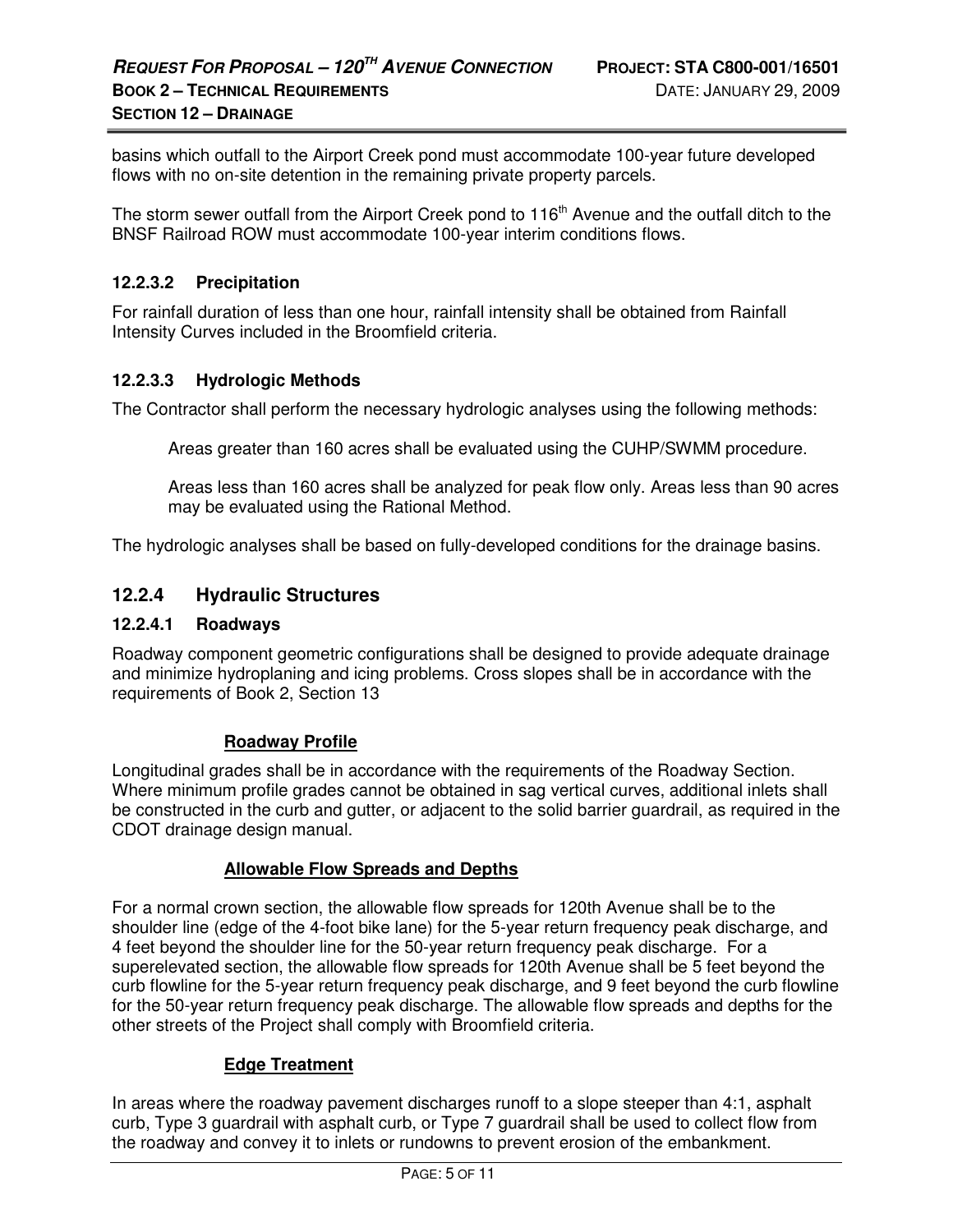# **Roadside Ditches and Open Channels**

For roadside ditches along all existing and proposed roadways, the water surface profile shall not exceed edge of shoulder for the 100-year return frequency peak discharge. Open channels within the Project shall be designed to capture and convey the 100-year return frequency. Capacity shall be determined using Manning's Equation. All ditches and swales with a grade exceeding 2% shall be constructed with a turf reinforcement mat. Flexible channel linings shall be designed in accordance with FHWA HEC-15, Design of Stable Channel with Flexible Linings. Riprap channel lining shall be designed in accordance with FHWA HEC-11, Use of Riprap for Bank Protection. The geometric layout shall be in accordance with the AASHTO Roadside Design Guide, and shall consider hydraulics, safety, maintenance, long-term permanent erosion control, landscaping, and aesthetics.

# **12.2.4.2 Culverts**

Culverts for 120th Avenue and collector-distributor roads shall be designed for the 100-year return frequency peak discharge. Hydraulic design of culverts shall be based on the procedures included in FHWA HDS No. 5, Hydraulic Design of Highway Culverts. Hydraulic design data shall be listed on the Final Design Plans for each culvert, including drainage area, peak discharges, allowable headwater elevation, and design headwater elevation.

The minimum allowable pipe size for cross culverts shall be 36 inches unless approved by CDOT. End sections, or headwalls with beveled edges and wingwalls shall be provided for all culverts regardless of size. To minimize culvert barrel sizes, improved culvert inlets may be utilized. Improved inlets shall be designed based on FHWA HEC-13, Hydraulic Design of Improved Inlets for Culverts. Allowable headwater elevation for the 100-year return frequency peak discharge shall be limited to the minimum of the following:

- 1. Non-damaging to upstream or adjacent property
- 2. Below edge of roadway shoulder elevation.
- 3. Headwater/depth ratio requirements as shown in the CDOT Drainage Design Manual (except for existing concrete box culverts).
- 4. Elevation that would cause overflow to another drainage basin.

Existing culverts that do not meet the criteria of this section shall be removed and replaced with new culverts. Improved inlets or additional barrels may also be constructed for existing culverts in order to meet the criteria of this section. The existing conditions at a culvert for headwater and flow path (both into and from the existing culvert) shall be documented in the drainage report. Improvements to existing culverts shall maintain existing headwater elevations and flow paths. Analysis of the consequences to adjacent properties shall be provided if modifications to headwater elevation or flow path are proposed.

# **12.2.4.3 Storm Sewer System**

Runoff from within the limits of the Project and stormwater draining onto the Project, collected and conveyed in a storm sewer system, shall be designed for the 5-year return frequency peak discharge for 120<sup>th</sup> Avenue. Storm sewer system within the Airport Creek basin portions of Commerce Street, 118<sup>th</sup> Avenue, and Wadsworth Boulevard shall be designed to accommodate future 100-year fully developed flows from contributing areas as described in the Master Plan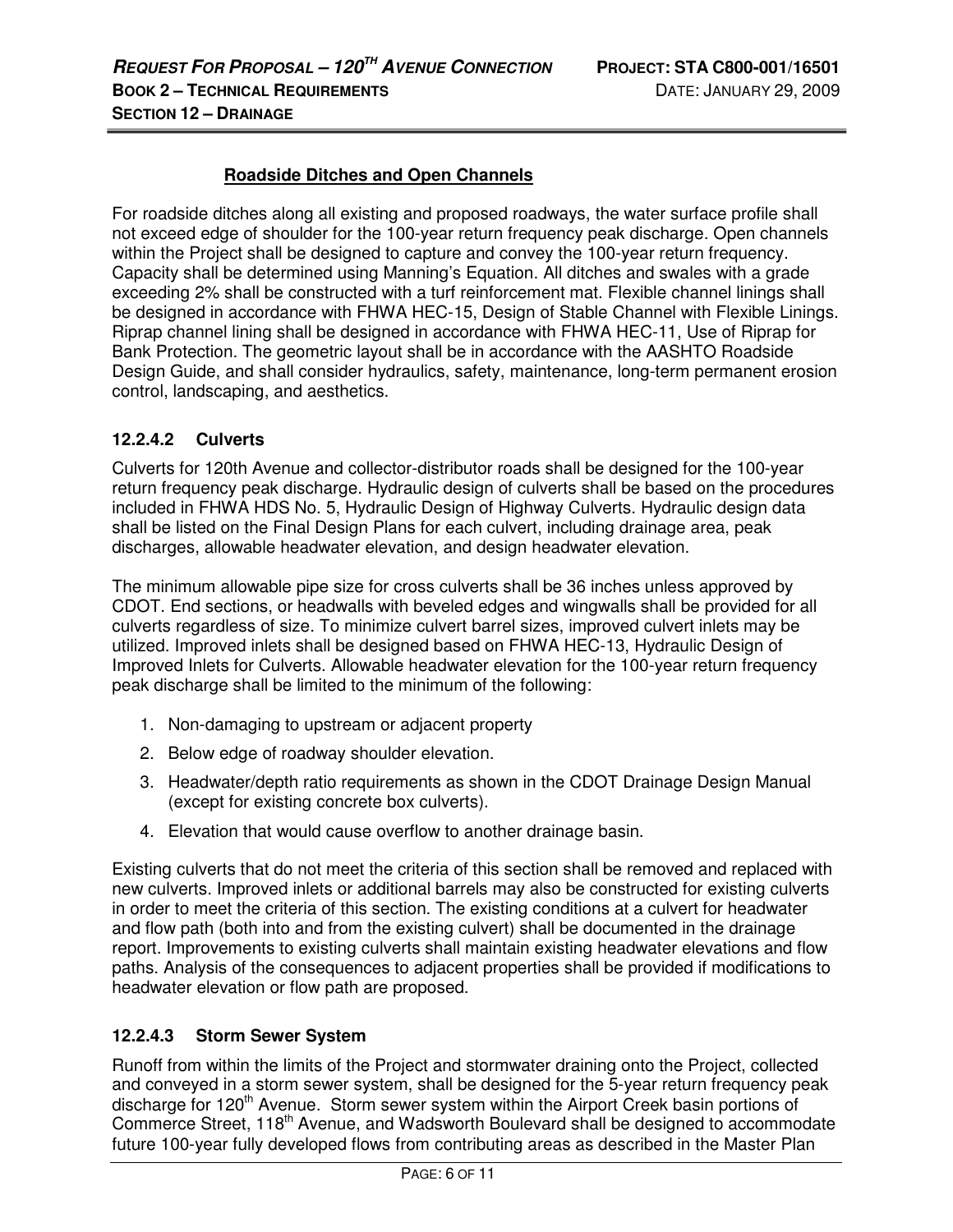Report. The storm sewer system shall be designed to not worsen the existing conditions for properties outside the ROW. Ponding will not be permitted within the Project, except at specifically designed stormwater detention facilities. The storm sewer system generally consists of a trunkline, laterals, inlets and manholes.

Hydraulic analyses and plans for storm sewers that are connected to existing storm sewer systems upstream or downstream of the Project must be approved by Broomfield. The hydraulic analyses shall identify impacts to the existing storm sewer systems caused by the connections and proposed combined peak-design discharges for the overall systems.

#### **Hydraulic Design of Storm Sewers**

Storm sewer design shall be performed using hydraulic gradient analysis to account for all friction and minor losses. Friction losses shall be calculated using Manning's Equation. Minor losses at junctions, manholes, bends, and other appurtenances shall be calculated based on design procedures in the FHWA HEC-22, Urban Drainage Design Manual.

Storm sewers under 120th Avenue, collector-distributor roads, and city arterial roadways, shall be designed with the hydraulic gradient below the top of pavement and inlet grates for the 5 year return frequency peak discharge. The hydraulic gradient shall be plotted with the storm sewer profile.

The flow velocity of storm sewers shall not be less than 3 feet per second for the 5-year return frequency peak discharge and shall not be greater than 22 feet per second for the major storm discharge (100-year). Broomfield criteria shall be followed for storm sewer system design outside of CDOT ROW.

#### **Storm Sewer Alignment, Profile, and Size**

Storm sewer alignments shall be straight between structures wherever possible.

Profiles of all storm sewers shall be straight grades between structures.

The minimum pipe size for storm sewer within CDOT ROW shall be 18-inch diameter. The Contractor shall comply with Broomfield criteria for storm sewer outside CDOT ROW.

#### **Inlets**

CDOT M&S Standard inlets shall be used within CDOT ROW. Type C and Type D inlets shall not be allowed within the roadway pavement limits unless used in conjunction with rundowns. Broomfield inlets shall be used on all city streets. Inlets shall be designed for HS-20 or interstate alternate live loading. Bicycle-safe grates are required for inlets on 120th Avenue. Pedestriansafe grates shall be used in pedestrian areas. All inlet locations shall be shown on the SWMP site map.

Inlet hydraulic efficiency and spacing shall be determined based on design procedures in the FHWA HEC-22, Urban Drainage Design Manual. Bypass flows shall be considered in all stormdrain calculations. Maximum inlet spacing shall be designed based on allowable flow spread or the manhole spacing criteria, whichever is less.

The low point of sag vertical curve inlets shall be designed for the 50-year return frequency peak discharge for 120th Avenue. At sump locations on 120th Avenue, flanking inlets shall be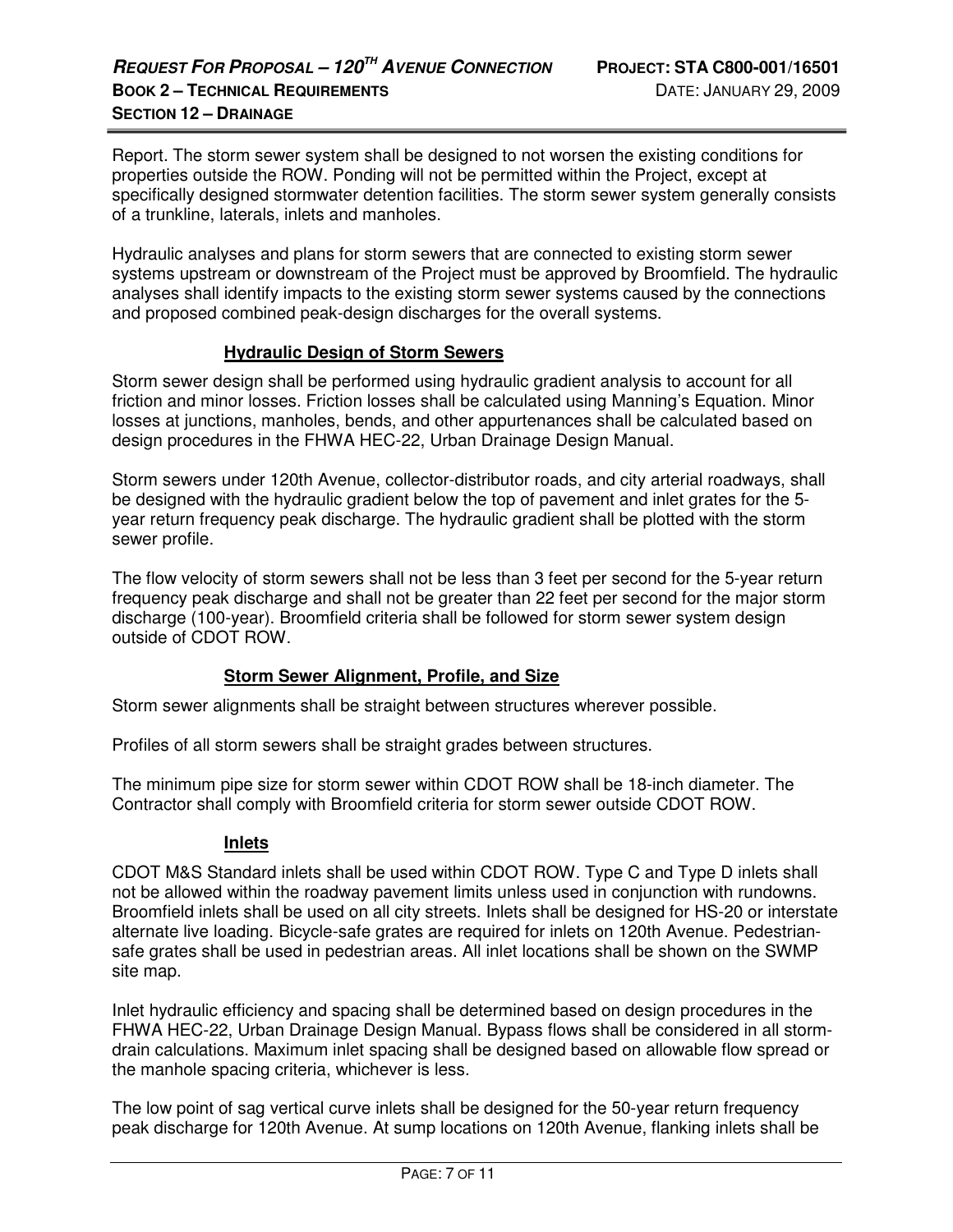constructed on each side of the sump to provide relief should the sump inlet clog. The flanking inlets shall be located so that the design criteria for ponding are met even if the sump inlet is completely clogged.

To prevent crossroad flow, inlets shall be located 10 feet upstream of the point where the roadway cross-slope begins to superelevate towards the opposite side.

Inlets shall be designed using the clogging factors in the CDOT Drainage Design Manual.

#### **Manholes and Junction Structures**

Manholes and junction structures shall be incorporated into the storm sewer system to provide access for inspection, cleaning, and other maintenance activities. Manholes shall be constructed at all junctions, changes in pipe size, drops, and grade changes. Manholes shall be provided at any change in horizontal alignment greater than 2 degrees. Inlets may be used in lieu of manholes, where approved by CDOT. Manholes shall not be located in traveled-way areas of 120th Avenue.

A lateral that is less than half the size (diameter) of the trunkline and no more than 75 feet long may be connected to the trunkline with a prefabricated pipe wye or tee connection. Larger laterals shall be connected to the trunkline with a manhole.

The spacing of manholes shall be in accordance with the criteria identified in the CDOT Drainage Design Manual. The spacing of manholes outside of CDOT right-of-way shall be in accordance with Broomfield criteria. For storm sewer sizes larger than 60-inch diameter, manholes shall be located considering site conditions that provide for staging of large scale maintenance activities.

Manhole and junction structure floors shall be shaped to fit the pipe inverts.

#### **12.2.4.4 Culvert and Storm Sewer Outfalls**

Culvert and storm sewer outfalls shall be designed so that the outlet elevation is as close as possible to the receiving drainageway flowline to prevent erosion. Outfalls shall be oriented in a downstream direction, as much as practical, unless a physical obstruction prohibits in which case energy dissipaters shall be used. Permanent erosion protection shall be provided at all outfalls and along the drainage flowlines. Energy dissipaters shall be designed in accordance with the FHWA HEC-14, Hydraulic Design of Energy Dissipators for Culverts and Channels. Outfalls shall be designed to minimize all existing habitat disturbances during construction.

The effects of the tailwater in the receiving drainageway on the hydraulics of the outfall shall be evaluated. The design frequency of the tailwater of the receiving drainageway shall be based on the comparison of design discharge frequencies for coincidental occurrence included in the FHWA HEC-22, Urban Drainage Design Manual.

#### **12.2.4.5 Sub-Drainage Systems**

Sub-drainage systems (e.g. underdrains) shall be designed in accordance with the CDOT Drainage Design Manual. Sub-drainage systems shall be discharged to the stormwater system in compliance with regulations for groundwater-discharge and control of water quality.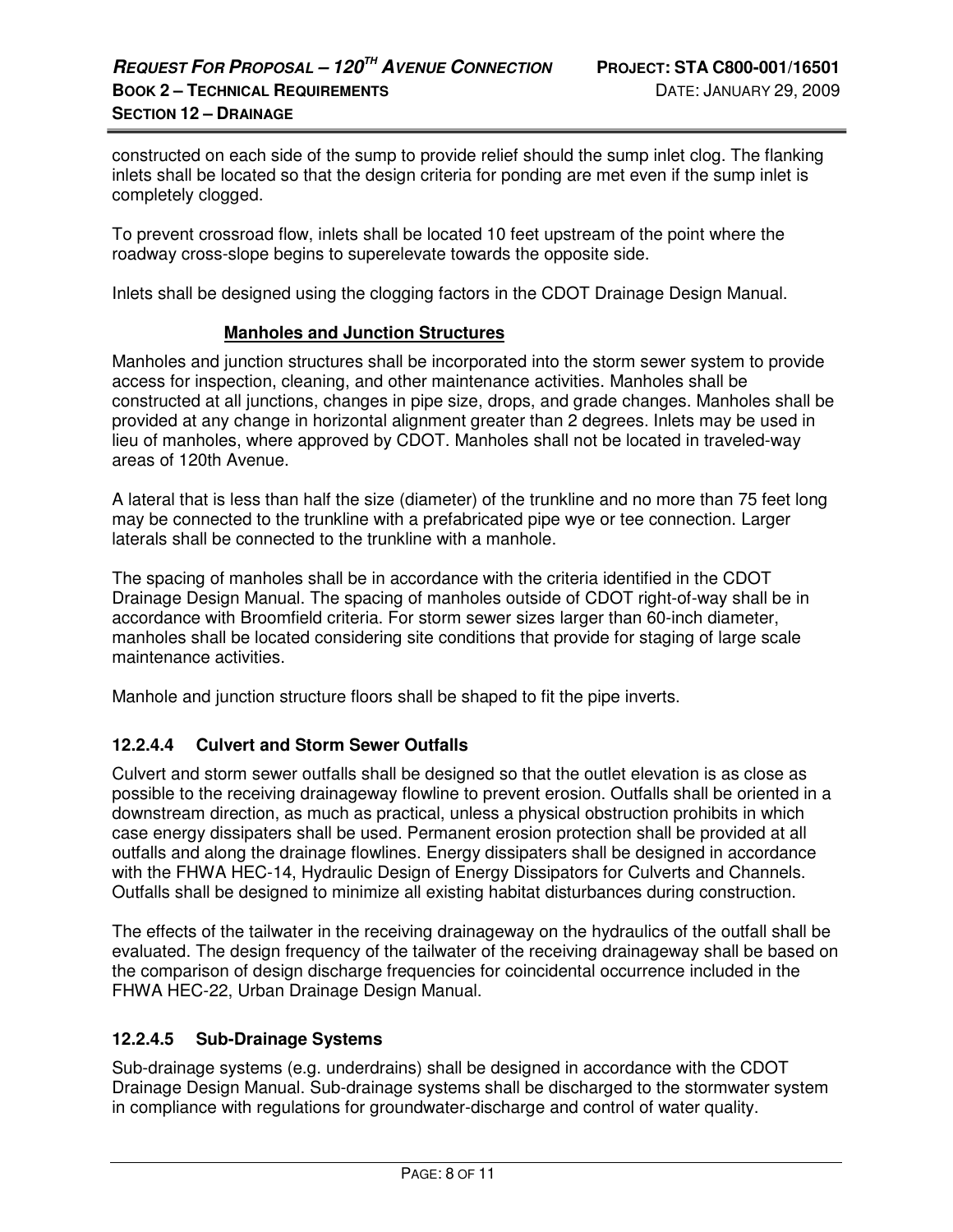Groundwater was encountered during the construction of the  $120<sup>th</sup>$  Avenue and Wadsworth intersection and mitigation was required during construction. Groundwater is anticipated to be encountered again during construction of this Project. Refer to subsurface analysis in Section 10 of this manual.

# **12.2.4.6 Stormwater Detention Facilities**

The Contractor shall evaluate the need for stormwater-detention facilities in open areas of the Project to reduce peak discharges and limit impacts to downstream facilities. Stormwater detention facilities for the Project shall be designed according to Urban Drainage and Flood Control District criteria. 100 percent of the water quality capture volume (WQCV) shall be incorporated into the design of stormwater detention facilities.

The elevation of the emergency spillway shall be at the elevation of the routed 100-year water surface. The emergency spillway shall have the capacity to convey the routed 100-year peak discharge. Detention-pond embankments shall provide a minimum of one foot of freeboard above the routed 100-year water surface elevation through the emergency spillway.

For the Airport Creek pond, 100-year future developed flows in excess of the pond storage capacity shall be diverted to a bypass pipe in a manner that will prevent overflow from the pond. An overflow structure for flows in excess of the 10-year future developed event shall be incorporated into the pond design. The bypass pipe shall be connected to the storm sewer outfall from the pond outlet.

The low-level outlet shall include a debris rack with a total opening size at least twice the size of the low-level outlet. Low-flow channels to convey nuisance flows shall be provided for all detention ponds, from inflow locations to the primary low-level outlet. Minimum grades within the basin shall not be less than 0.5 percent.

Detention basin slopes and bottom shall be protected against erosion from inflows and circulation within the basin. Slopes of earth embankments for detention facilities steeper than 4:1 will not be Accepted by CDOT or UDFCD. Slopes in detention facilities shall be planted with a grass mix that minimizes maintenance requirements.

Existing unintended detention storage volume at the entrance to existing culverts or storm sewer systems shall not be considered to reduce peak discharges downstream.

# **12.2.4.7 Bridges and Deck Drainage**

Deck-drainage systems are required for highway bridges when flow spread due to the design storm are exceeded, and to limit flow across expansion joints to less than 1 cubic foot per second for the 10-year return frequency peak discharge. Stormwater flowing toward the bridge shall be intercepted prior to the approach slab. Stormwater flowing away from the bridge shall be intercepted prior to leaving the approach slab. This stormwater shall be directed to an appropriate outfall. Bridge deck drainage systems shall be designed in accordance with the FHWA HEC-21 Bridge-Deck Drainage Systems.

All bridge-deck drain inlets shall be grated. The bridge-deck drainage system shall be compatible with structural reinforcement, components, and aesthetics of the bridge. Outfalls shall be positioned to avoid corrosion of structural members, and splash on vehicular traffic and pedestrian areas below the bridge. All deck drains shall be piped to the bottom of the slope.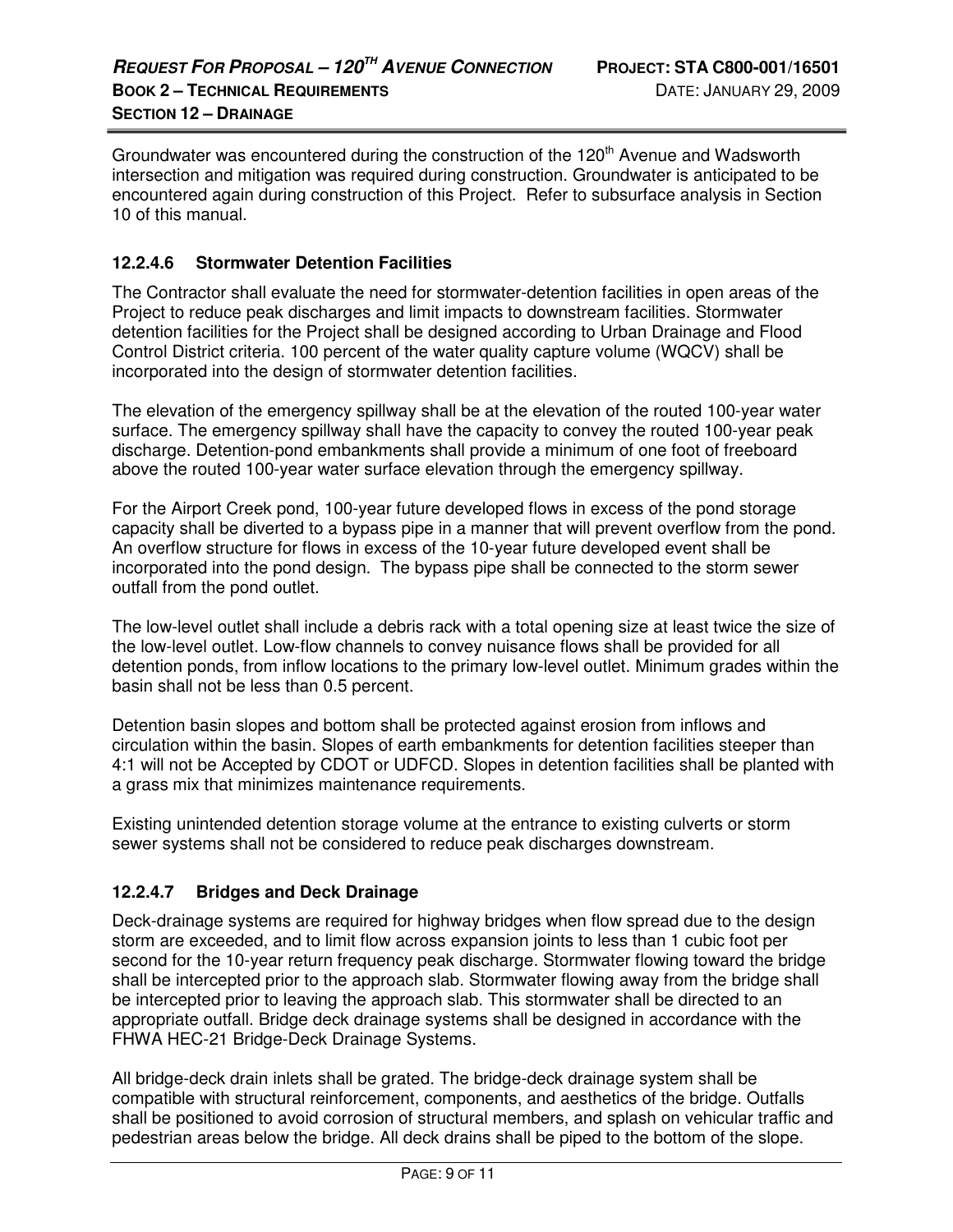Adequate erosion protection shall be constructed at all outfalls. Downspouts for bridge drains shall be at minimum 10-inch diameter galvanized steel pipe and shall meet the requirements of ASTM A53, Grade B, and standard weight schedule 40. Downspout pipe shall be hot-dipped galvanized after fabrication. Galvanizing shall meet the requirements of AASHTO M111. Metal used in the manufacture of castings shall meet the requirements of ASTM A48, Class 35B. Cleanouts shall be provided for all downspout systems.

#### **12.2.4.8 Stormwater Pumping Stations**

The use of stormwater pumping stations is not allowed.

# **12.3 Construction Requirements**

Drainage facilities shall be constructed in accordance with the CDOT Standard Specifications, the CDOT Standard Plans – M & S Standards, and the City and County of Broomfield Standards and Specifications, as applicable.

Drainage facilities shall be designed to accommodate construction phasing of the Project. The Contractor shall provide design and details for Project Work within the Basic Configuration and elements within ARE portions which contribute drainage to the basic system, even if construction of these contributing ARE portions are not awarded.

# **12.3.1 Project Special Provisions**

The following specifications modify and take precedence over the Standard Specifications.

#### **12.3.1.1 Culverts and Sewers**

Section 603 of the Standard Specifications is hereby revised for this Project as follows:

Subsection 603.02 shall include the following:

Reinforced concrete pipe shall be used for all pipe culverts and storm sewers on this Project. Existing reinforced concrete pipe that meets Project design criteria may be left in place and utilized in drainage systems.

Subsection 603.07(a) shall include the following:

Joints for all circular reinforced pipe shall be made with confined rubber gaskets. Concrete collars shall be required at all nonstandard joints (not tongue and groove or bell and spigot), and at all connections to existing pipe.

# **12.4 Deliverables**

# **12.4.1 Master Drainage Plan**

The Project has provided a Master Plan Drainage Reportfor all phases of the Project, included in the Reference Documents for the Contractor's use.